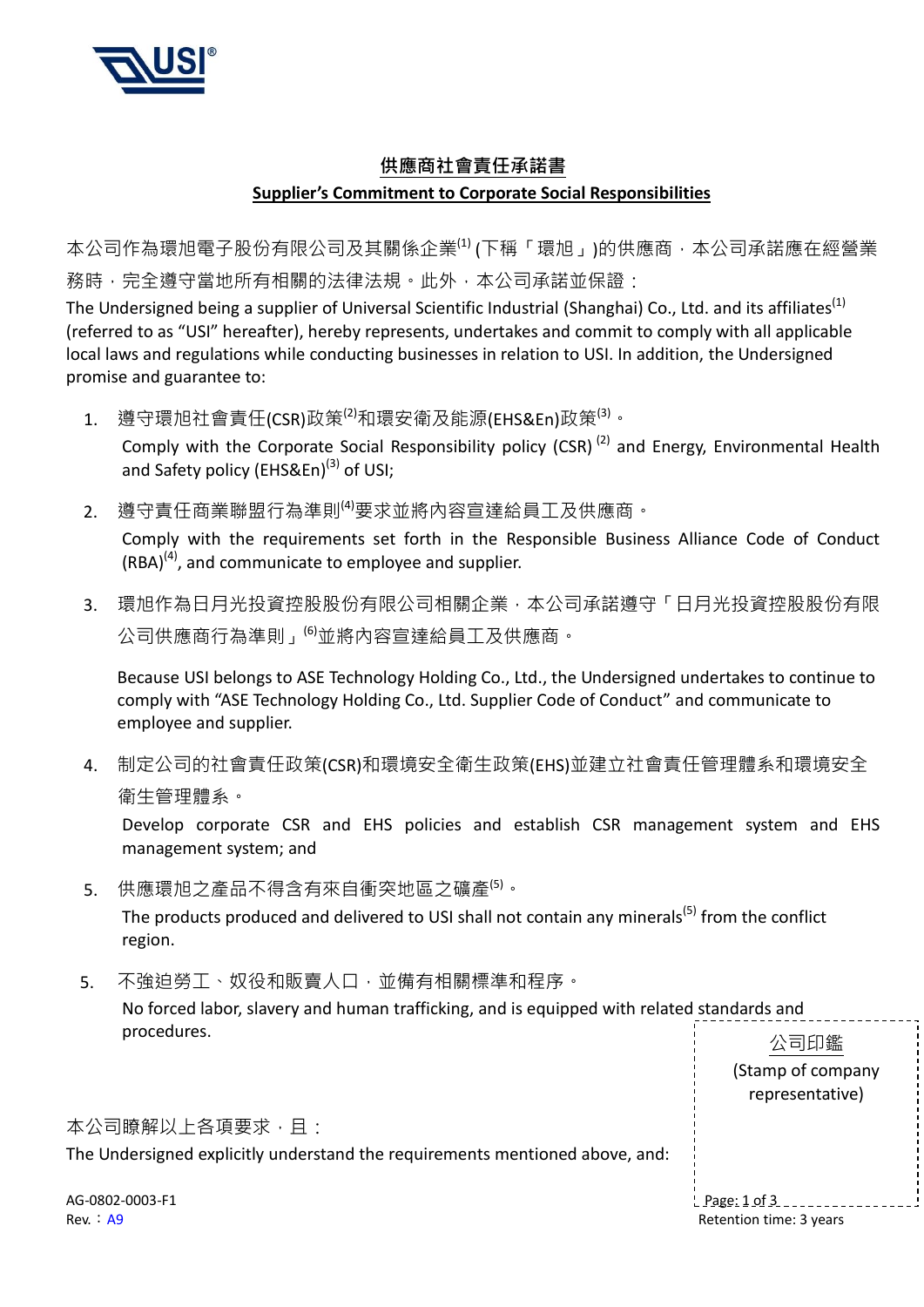

- 1. 本公司同意現在及未來將持續遵守社會責任和環境安全衛生相關要求。 The Undersigned agree to continue to comply with the applicable requirements of the CSR and EHS policies from now on and onward;
- 2. 為確認本公司關於本聲明書之履行情形,本公司同意環旭得稽核本公司。 The Undersigned agree USI have the right conduct the audit to verify the Undersigned's performance of the foregoing commitment.
- 3. 本公司保證授權代表已經獲得充分授權,有權代表本公司簽署本承諾書。 The Undersigned guarantee that the authorized representative has been given the full authorization to sign this Commitment on our behalf.

| 公司名稱(Name of Company) : ______        |                                           |
|---------------------------------------|-------------------------------------------|
| 公司授權代表<br>(Representative of company) | 授權代表/公司印鑑                                 |
| 地址(Address)                           | (Seal/Stamp of company<br>representative) |
| 電話(Telephone)                         |                                           |
| 傳真(Fax No)                            |                                           |
| 簽署日期(Date)                            |                                           |

- 註 (Notes:):
- (1) 「關係企業」包含環隆電氣股份有限公司、環鴻科技股份有限公司、環旭電子股份有限公司、環 勝電子(深圳)有限公司、環鴻電子(昆山)有限公司、環旭電子股份有限公司 崑山分公司及其海內 外各地之子公司、關係企業及工廠。

Affiliates: Includes Universal Scientific Industrial Co., Ltd., Universal Global Scientific Industrial Co., Ltd., Universal Scientific Industrial (Shanghai) Co., Ltd., USI Electronics (Shenzhen) Co., Ltd., Universal Global Technology (Kunshan) Co., Ltd., Universal Scientific Industrial (Shanghai) Co. Kunshan Branch and its subsidiary companies, affiliated companies and plants around the world.

- (2) 環旭電子股份有限公司 CSR 政策請至環旭官網查閱:https://www.usiglobal.com/tw For the CSR policy of USI, please see the USI website: https://www.usiglobal.com/en
- (3) 環旭電子股份有限公司 EHS&En 政策請可至環旭官網查閱:https://www.usiglobal.com/tw For the EHS policy of USI, please see the USI website: https://www.usiglobal.com/en
- (4) 責任商業聯盟準則內容,請參閱 RBA 官方網站: http://www.responsiblebusiness.org/ For RBA, please visit RBA website: http://www.responsiblebusiness.org/
- (5) 在衝突地區直接或間接受益予武裝團體之礦產。環旭電子衝突礦產政策請至環旭官網查閱: Conflict Minerals directly or indirectly benefited armed groups in the conflict regions. For the Conflict Minerals policy of USI, please see USI website: https://www.usiglobal.com/en